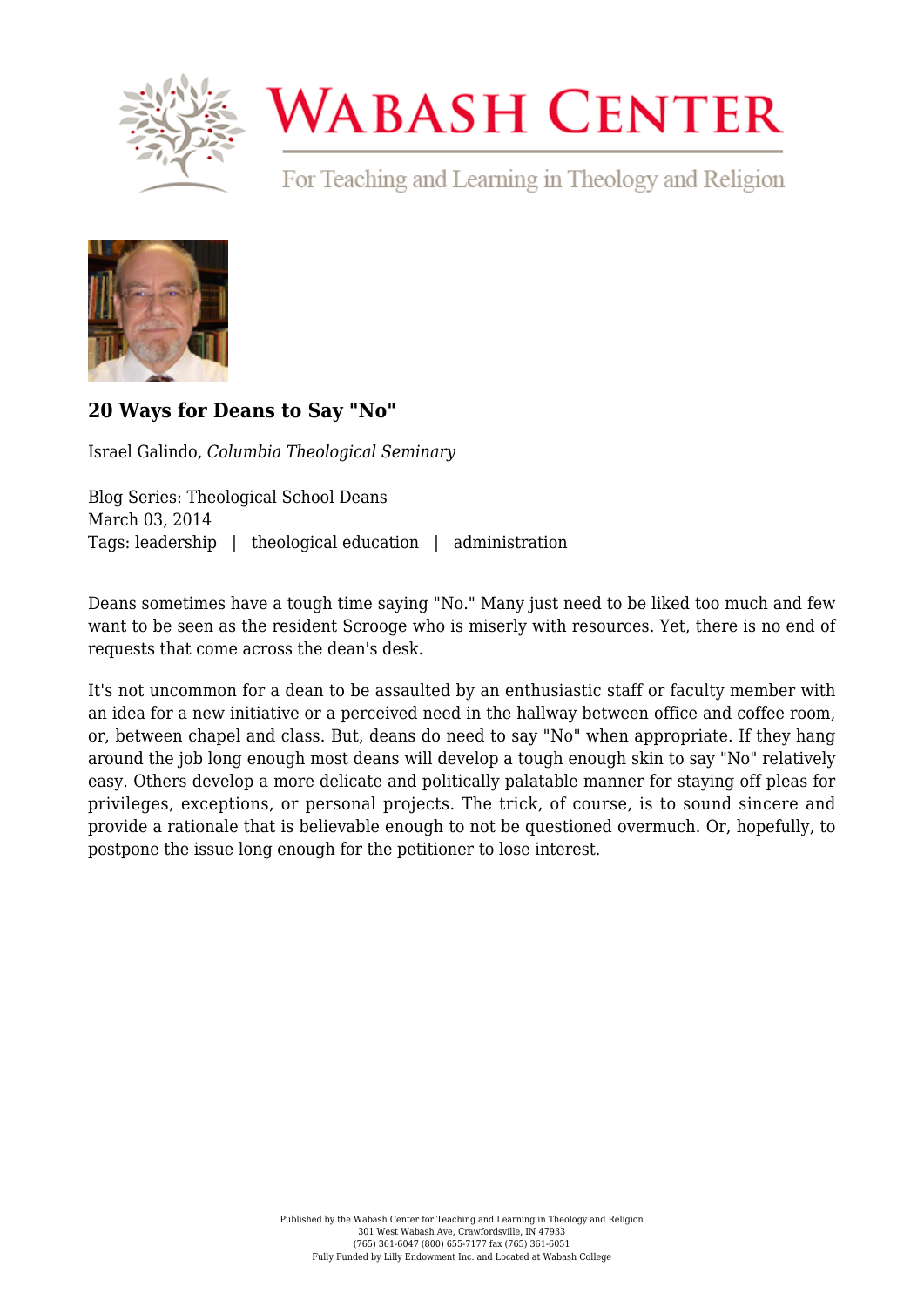

Here are 20 ways deans can say "No" that can serve as a stay against requests you don't want to entertain:

- 1. We didn't budget for that.
- 2. Maybe if we get a grant we can do that.
- 3. The President won't go for it.
- 4. The Trustees won't like it.
- 5. The accreditation Standards won't allow for that.
- 6. It's not in the by-laws.
- 7. There's no room for that in the course rotation schedule.
- 8. We don't have the right size faculty to do that.
- 9. We don't have a large enough student FTE for that.
- 10. We'd have to hire more staff for that.
- 11. The Faculty committee that would need to handle that no longer exists.
- 12. The Faculty Manual (or Academic Manual, or Personnel Manual) may not allow that; I'll have to check.
- 13. That does not fall within the degree program goals.
- 14. We don't have a rubric for that.
- 15. Can you draw up a proposal for that?
- 16. That will put you over the teaching load.
- 17. It's in the budget, but we don't have the money.
- 18. Let's wait till after the curriculum revision is done.
- 19. Let's wait till after the accreditation visit is over.
- 20. I think we need to leave that for the next dean.

Despite the tongue-in-cheek list, saying no isn't always easy, but it is often necessary. Sometimes we fear people won't like our decision. Other times we fear people won't like *us</> because of our decision. But both are beside the point in the job deans must do. Deans are stewards of a wide ranging area within their institutions, covering multiple facets with limited resources. Few in the organization have the vantage of position that gives them the capacity to*